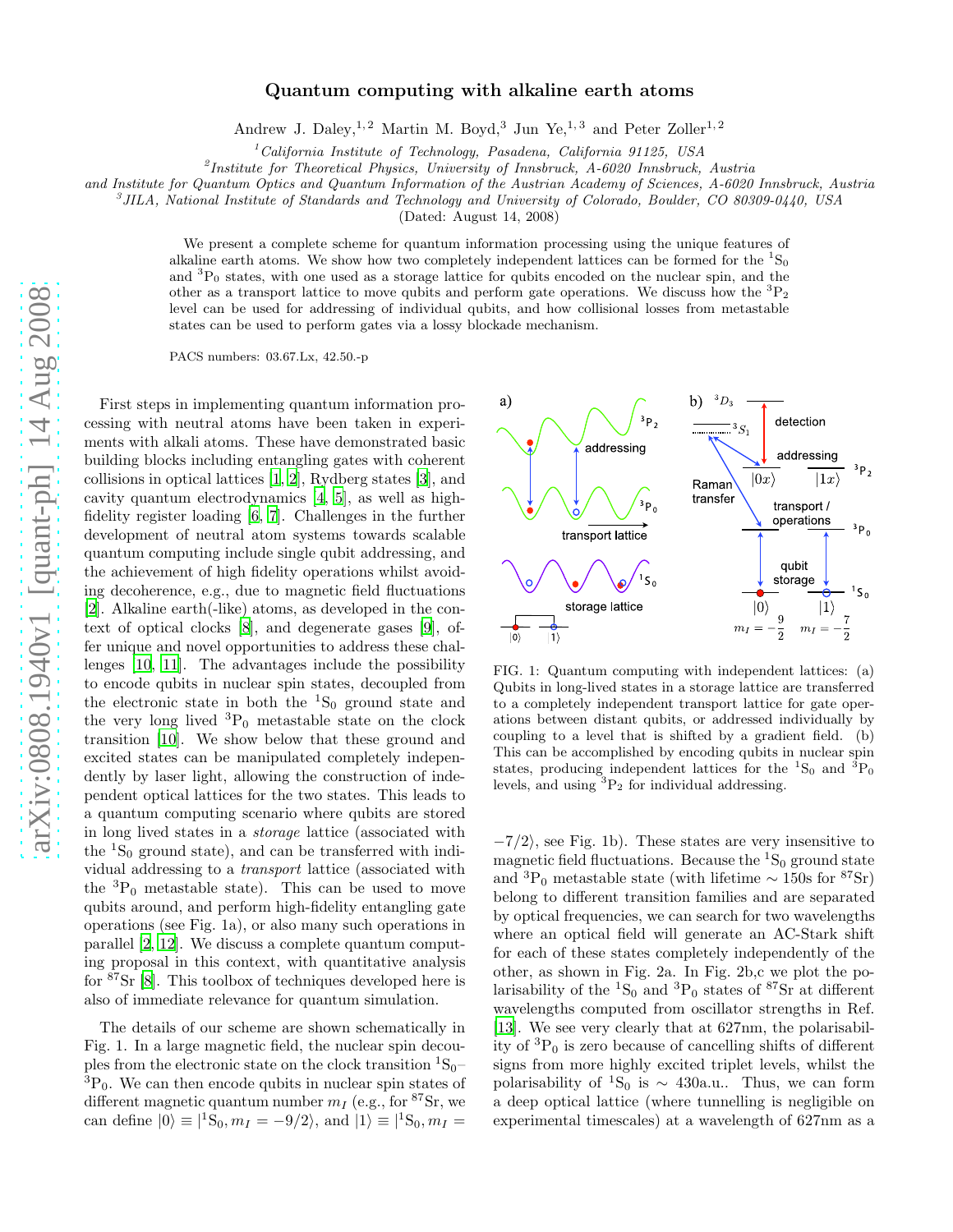

FIG. 2: (a) Independent optical lattices can be produced for the  ${}^{1}S_{0}$  and  ${}^{3}P_{0}$  levels by finding wavelengths where the polarisability of each of the levels is zero and the other non-zero. (b) AC polarisability of  ${}^{1}S_{0}$  and  ${}^{3}P_{0}$  levels near 689nm. (c) AC Polarisability of  ${}^{1}S_{0}$  and  ${}^{3}P_{0}$  levels near 627nm. (d) AC polarisability of different  $m_F$  sublevels of the <sup>3</sup>P<sub>2</sub>,  $F = 13/2$ hyperfine level for π−polarised light at 627nm and 689.2nm.

storage lattice for qubits, which will not affect the  ${}^{3}P_{0}$ states. Similarly, the polarizability of  ${}^{3}P_0$  at 689.2nm is  $\sim$  1550a.u, whereas the polarisability of <sup>1</sup>S<sub>0</sub> is zero. This is largely because of the near-resonant coupling of  ${}^{1}S_{0}$  to  ${}^{3}P_{1}$ , which is made possible without large spontaneous emission rates due to the narrow linewidth of  ${}^{3}P_{1}$ . This lattice can be used for transport, and atoms in it will not be affected by the storage lattice. These lattices can be made to have the same spatial period by using angled beams in the case of the 627nm light, so that the lattice period is increased to match that formed by counterpropagating beams at 689.2nm, and the depths can be made equal by using light of intensity  $I_0$  for the storage and  $\sim I_0/4$  for the transport lattice, facilitating transfer of atoms between the two lattices. Gate operations can then be performed between distant sites by transfering atoms state-selectively into the transport lattice, and moving them to the appropriate distant site (see below for more details). This is somewhat reminiscent of the use of spindependent lattices for alkali atoms [\[2,](#page-3-1) [12\]](#page-3-11), where lattice lasers are tuned between fine-structure states, which can lead to large heating and decoherence from spontaneous emissions. Here, the lattices can be made completely independent by selection of the correct wavelengths.

An essential ingredient for general-purpose quantum information processing is the individual addressing of qubits, both for readout and gate operations, which can be achieved in this system by coupling selectively to states in the long-lived  ${}^{3}P_{2}$  manifold. As shown schematically in Fig. 1, we would transfer qubit states  $|0\rangle$  and  $|1\rangle$  to the <sup>3</sup>P<sub>0</sub> level (which can be done stateselectively in a large magnetic field due to the differ-

ential Zeeman shift of  $109\text{Hz/G}$  between  ${}^{1}S_{0}$  and  ${}^{3}P_{0}$ ), and then selectively transfer them to additional readout levels  $|0x\rangle$  and  $|1x\rangle$  in the <sup>3</sup>P<sub>2</sub> level (e.g., for <sup>87</sup>Sr we could choose  $|0x\rangle \equiv |^{3}P_2, F = 13/2, m_F = -13/2$  and  $|1x\rangle = |^{3}P_2, F = 13/2, m_F = -11/2$ , where F is the total angular momentum and  $m_F$  the magnetic sublevel, and connect these states to the  ${}^{3}P_{0}$  level via off-resonant Raman coupling to a  ${}^{3}S_{1}$  level). The individual qubit selectivity can be based on a gradient magnetic field, as  ${}^{3}P_{2}$  is much more sensitive to magnetic fields  ${}^{3}P_{0}$  or  ${}^{1}S_{0}$ . A gradient field of 100 G/cm will provide an energy gradient of 410 MHz/cm for  $|0x\rangle$  or an energy difference of about 15kHz between atoms in neighbouring sites. In the same field the  ${}^{3}P_0$  level states will be shifted by  $-m<sub>I</sub>$  × 1Hz in neighbouring sites. This not only enables selectivity, but means that additional relative phases collected between qubit states in the storage or transport lattices will be small on the timescale of the transfer operation [\[25\]](#page-4-0), which again indicates the advantage of storing qubits on the nuclear spin states. This addressing can be used to perform qubit readout, by selectively transferring only the  $|0\rangle$  state, then making fluorescence measurements of the occupation of the  ${}^{3}P_{2}$  level (e.g., using the cycling transition between the  ${}^{3}P_{2}$ ,  $F = 13/2$ and  ${}^{3}D_3$  manifold). It can also be used to transfer atoms site-dependently to the transport lattice, by first selectively transferring atoms to the  ${}^{3}P_{2}$  level, then returning the remaining atoms to  ${}^{1}S_{0}$ , before coupling the atoms in  ${}^{3}P_{2}$  back to  ${}^{3}P_{0}$ .

A necessary requirement here is that our states  $|0x\rangle$ and  $|1x\rangle$  are trapped in the combination of the storage and transport lattices (these will both provide AC-Stark shifts for the  ${}^{3}P_{2}$  level). In Fig. 2d we plot the polarisability of all of the magnetic sublevels of  ${}^{3}P_{2}$ ,  $F = 13/2$ at our lattice wavelengths, and the large tensor shifts make certain  $m_F$  levels suitable for trapping at the same locations as our qubit states. If the depths of the storage and transport lattices are chosen to be equal, then the intensity of the lattice at 689.2nm will be a factor of four smaller than that at 627nm, and both the  $|0x\rangle$  level and the  $|1x\rangle$  will be trapped, in lattices about  $2/3$  and 1/3 of the depth of the storage lattice respectively. In all cases, the timescale for transfer processes  $\tau_\mathrm{transfer}$  is limited by the smallest trapping frequency  $\omega_t$  out of the two potentials to and from which the atom is being transferred (so that atoms are not coupled to excited motional states), and by the frequency shift  $\omega_e$  between neighbouring sites in the case of position-selective transfer, as  $\tau_{\text{transfer}} \gg \max(2\pi/\omega_t, 2\pi/\omega_e)$ . Note that an alternative to magnetic field gradients for addressing would involve applying a laser with spatially varying intensity at the so-called magic wavelength (for equal shifts of the  ${}^{3}P_0$ and  ${}^{1}S_{0}$  levels), which would provide position-dependent differential AC-Stark shifts between  ${}^{3}P_0$  and  ${}^{3}P_2$ .

Single-qubit gates can be performed either directly via a Raman coupling of the qubit states after transferring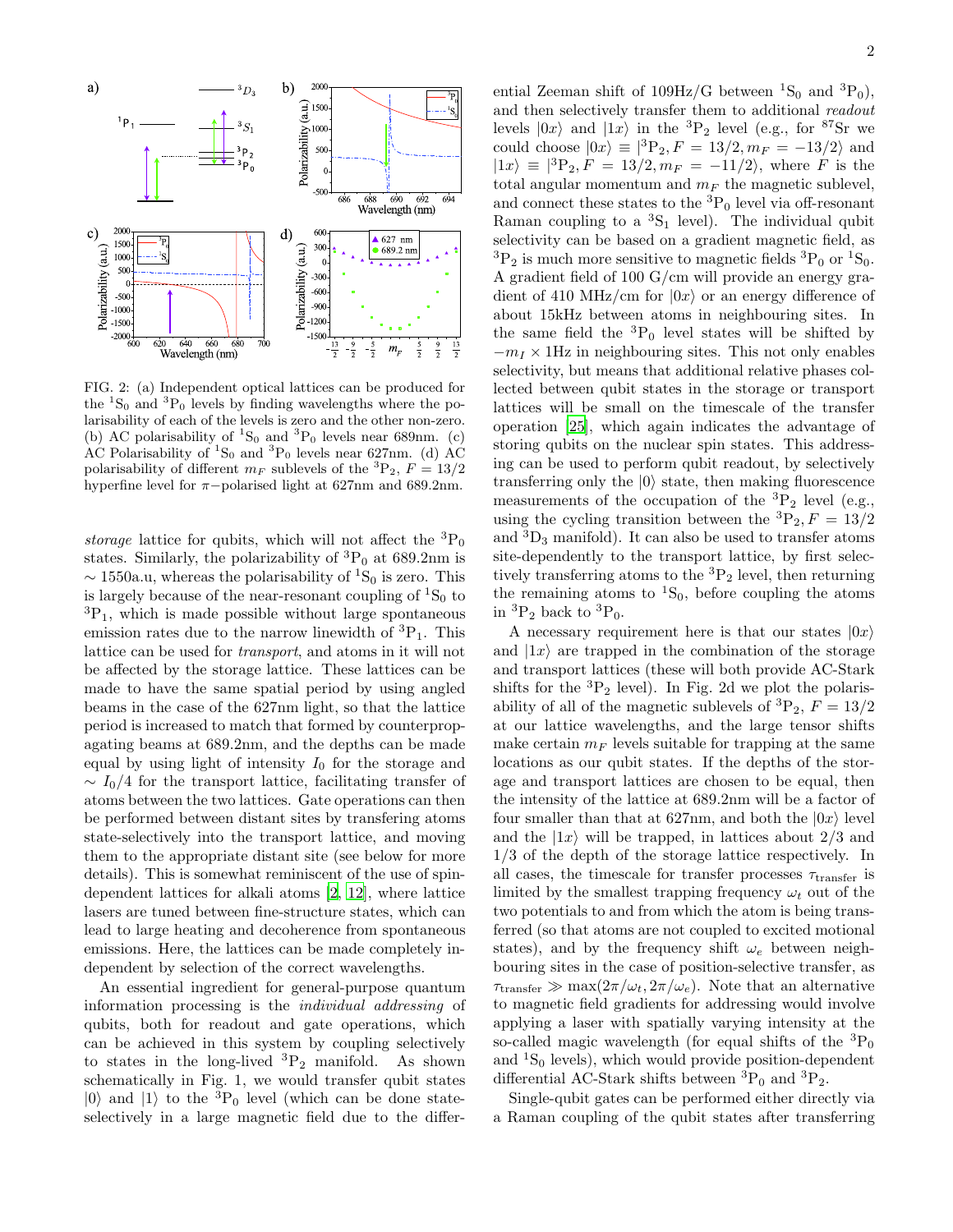

FIG. 3: (a) Two-qubits levels in a lossy blockade gate, contrasting behaviour for the initial state  $|1, 0\rangle$ , where the atoms are separated, and  $|0, 1\rangle$ , where the atoms undergo collisions in the excited state on the same site. Atoms are (i) excited from the state  $|0\rangle \rightarrow |0x\rangle$ , and then (ii) coupled from  $|1\rangle \rightarrow |1x\rangle$ . The second process is blocked for the initial state  $|0, 1\rangle$  by elastic and inelastic collisional interactions. (b) Loss probability during step (ii) up to time  $t$  with the initial state  $|0x, 1\rangle$  for  $\Gamma/\Omega = 1$  (solid line), 10 (dashed), 100 (dash-dot), and 1000 (dotted), with  $\Delta U = 0$ . (b) Loss probability up to the gate completion time  $\Omega t = 2\pi$  for  $\Delta/\Omega = 0$  (solid), 1 (dashed), 10(dash-dot), and 100(dotted).

them to the  ${}^{3}P_0$  level, or with single-qubit addressability by making use of the  ${}^{3}P_{2}$  level. Two-qubit gates are then performed using the transfer lattice. In particular, a phase gate between qubits in site  $i$  and  $j$  can be performed in a straight-forward manner by: (i) transferring atoms in  $|0\rangle$  on site i (and j) to the transport lattice; (ii) moving the transport lattice relative to the storage lattice so that an atom that was originally in the  $|0\rangle$  state on site i would now be present at site j; (iii) generating a phase  $\phi$  for the state conditioned on whether two atoms are on the same site [\[26](#page-4-1)]; and (iv) returning the atoms to their original position. In this protocol, if we express the state of the qubits in sites  $i$  and  $j$  in the basis  $|q_i, q_j\rangle$ , then the state  $|0, 1\rangle \rightarrow \exp(i\phi)|0, 1\rangle$ , and all other states are unchanged. Many such phase gates can also be performed in parallel [\[12](#page-3-11)], For example, cluster states [\[14\]](#page-3-13) could be produced in a single operation entangling all atoms in neighbouring sites.

The phase in step (iii) can be generated by an onsite collisional shift  $U$  if the scattering length between two atoms in any combination of the  ${}^{1}S_{0}$  and  ${}^{3}P_{0}$  levels is significant. Then  $\phi = UT$ , where the atoms are left onsite for a time  $T$ , analogously to previous gates by controlled collisions in alkali atoms [\[2](#page-3-1), [12\]](#page-3-11). For Sr atoms the collisional interactions are normally weak, but could be increased using optical Feshbach resonances [\[15\]](#page-3-14). However, this also motivates the consideration of other gate schemes, especially those based on interactions in the  ${}^{3}P_{2}$  manifold. We will discuss here blockade mech-

anisms with both coherent interactions and lossy channels. For sufficiently large onsite magnetic dipole-dipole interactions, which provide an energy shift  $\Delta_U$  between  ${}^{3}P_{2}$ - ${}^{3}P_{2}$  and  ${}^{3}P_{0}$ - ${}^{3}P_{2}$  onsite collisional interactions, we can use a dipole blockade mechanism to produce a  $\phi = \pi$ phase shift, as proposed, e.g., for Rydberg atoms [\[16\]](#page-3-15): (i) excite all  $|0\rangle$  qubit states to an auxillary level  $|0x\rangle$  with a  $\pi$ -pulse (ii) couple all  $|1\rangle$  qubit states to an auxillary level  $|1x\rangle$  with a 2π-pulse at Rabi frequency Ω, assuming that there is no collisional interaction between the  $|0x\rangle$ state and either  $|1\rangle$  or  $|1x\rangle$ . If the two atoms are on the same site the coupling is detuned by a frequency  $\Delta_U$  and the transfer is blocked; (iv) Return the  $|0x\rangle$  state to the  $|0\rangle$  state with a  $\pi$  pulse. This is shown schematically in Fig. 3a for the states  $|01\rangle$  and  $|10\rangle$ . For two atoms not on the same site, two phases of  $\pi$  are collected, so that  $|q_i, q_j\rangle \rightarrow |q_i, q_j\rangle$ . However, the state  $|0, 1\rangle$  collects only a phase  $\phi = \pi$  due to the Rabi flop of only one atom, as the second transfer is blocked. In practice, the state  $|0, 1\rangle$  will collect a small additional phase  $\phi \sim \Omega/\Delta_U$ .

In addition to large elastic interactions, we expect large inelastic spin-flip losses in the  ${}^{3}P_{2}$  manifold, as discussed in Refs. [\[17\]](#page-3-16), which could reduce the fidelity of the blockade gate. However, this loss can actually help us in producing the blockade effect, as large losses at a rate  $\Gamma$  from a given level can also dynamically suppress occupation of that level, based on a similar mechanism to that observed recently in experiments with cold molecules [\[18\]](#page-3-17). In the limit  $\Delta_U \ll \Gamma$ , one could even produce a gate based entirely on a lossy blockade mechanism. This is made possible because the energy change in the inelastic collision is larger than the lattice depth, so that we can assume that atoms are untrapped by the lattice, and coupled to a continuum of motional states. We can estimate the loss rates in the lattice based on the free-space values [\[17\]](#page-3-16), assuming that the length scale on which the physics of the inelastic collision takes place is smaller than the confinement length in a lattice site, and that the collisions are thus unaffected by the presence of the lattice. The on-site loss rates from  ${}^{3}P_{2}$  could then reach values of the order of  $\Gamma = 2\pi \times 20$ kHz for lattice densities of  $10^{16}$ cm<sup>-3</sup>.

In the presence of loss, the basic physics of the second step of the protocol, as illustrated in Fig. 3a then reduces to a two level system, coupling the states  $|g\rangle \equiv |0x,1\rangle$  and  $|e\rangle \equiv |0x, 1x\rangle$ . The non-Hermitian effective Hamiltonian describing the loss process is given by

$$
H = \frac{\Omega}{2} (|e\rangle\langle g| + |g\rangle\langle e|) + (-\Delta_U - i\frac{\Gamma}{2})|e\rangle\langle e|. \quad (1)
$$

In the limit  $|\Delta_U + i\Gamma/2| \gg \Omega$ , we can describe the time evolution of a system initially prepared in  $|g\rangle$  in second order perturbation theory, giving the probability that no decay has occurred at short times t as  $p = e^{-\Gamma_{\text{eff}}t}$ , with  $\Gamma_{\text{eff}} \approx \Omega^2 \Gamma / [4(\Delta_U^2 + \Gamma^2/4)]$ . For our lossy blockade gate the largest probability of loss occurs in the regime  $\Gamma \gg$  $\Delta_U$ , where the ratio of the loss time to the gate time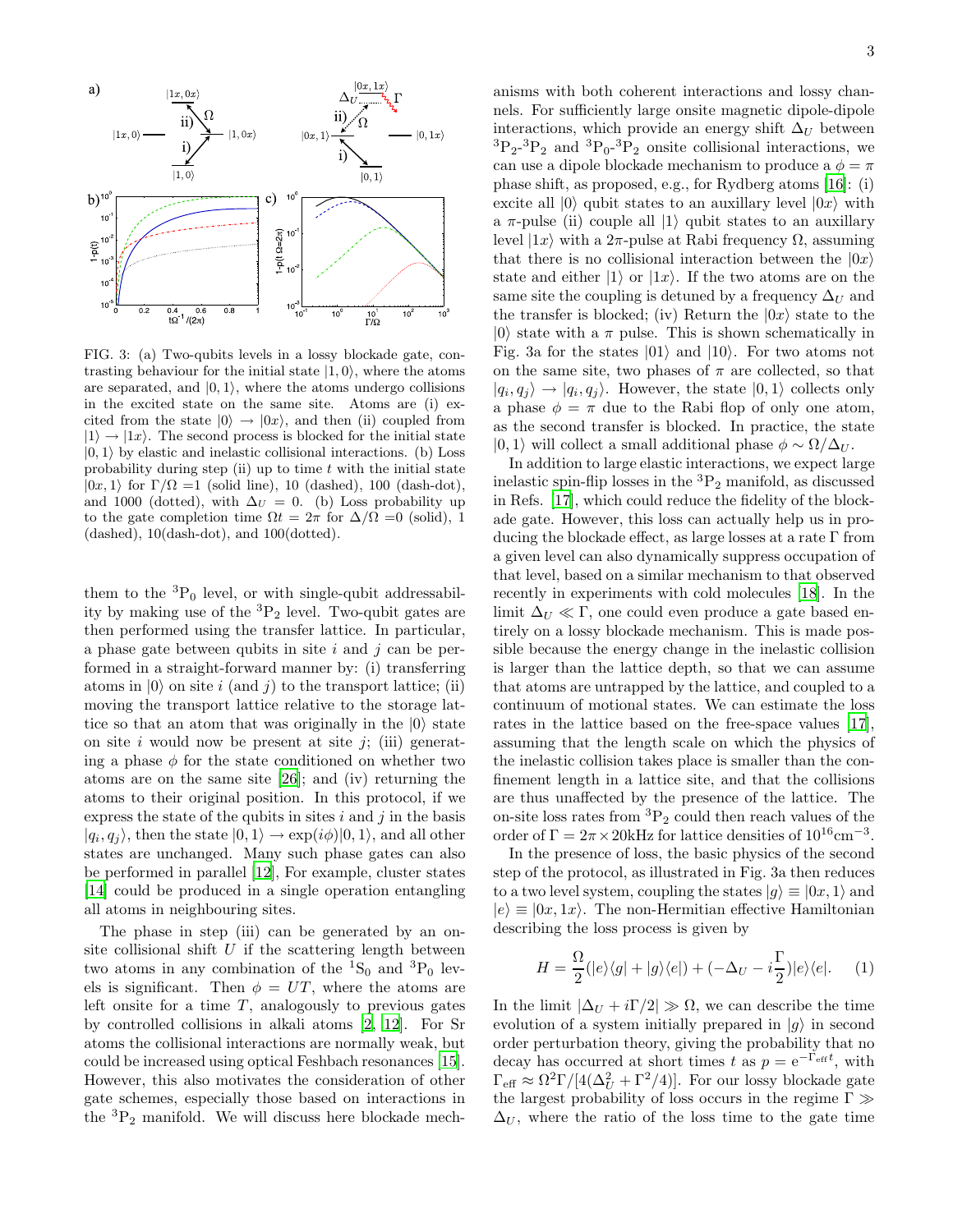(determined by  $\Omega$ ) is given by  $\tau_{\text{loss}}/\tau_{\text{gate}} = \Omega/\Gamma$ . This will limit the fidelity of the lossy blockade gate to  $1 - \Omega/\Gamma$ , provided that there are no additional collisional shifts. If  $\Delta_U \neq 0$ , then the loss probability during the gate is decreased, as shown in Fig. 3b, and the gate fidelity is correspondingly higher.

The fidelity of our gates and storage lifetime of our qubits is high due to the encoding of qubits in the nuclear spin states. For magnetic field fluctuations  $\Delta B < 10^{-3}$ G, the corresponding differential shift of the qubit states is  $\Delta \omega_B < 0.3$ Hz, as the Zeeman shift is  $-185$ Hz/G in the <sup>1</sup>S<sub>0</sub> level, and  $-295\text{Hz/G}$  in the <sup>3</sup>P<sub>0</sub> level. This is suppressed by over three orders of magnitude compared with electron spin states. Relative intensity fluctuations in the storage and transport lattices will cause changes in the ground state energy of states in different lattices, but if this is controlled to one part in  $10^6$ , the relative shifts  $\Delta\omega_{\rm intensity}$  < 0.05Hz. In the presence of both the storage and trapping lattices, each with a trapping frequency of 25kHz, the spontaneous emission lifetimes of the various levels are:  ${}^{1}S_{0}$  :∼  $20s, {}^{3}P_{0}$  :∼  $2s, {}^{3}P_{2}$  :∼ 1s. These constitute the largest source of decoherence during gate operations, but the associated timescales are much larger than the gate times, which in the worst case are limited by the trap frequency to be a few ms. We expect, therefore, that gate fidelities  $\mathcal{F} > 99\%$  can be achieved in experiments. Similarly, collisional losses from metastable states, which occur only when two atoms are brought onto a single site, should play a small role except during lossy blockade gates, as discussed above. The collisional loss rates from  ${}^{3}P_0$  levels, which could play a role during the blockade gate operation are not yet known, however for gate times on the order of 1ms, we require collisional stability of our atoms only for timescales of 100ms in order to achieve gate fidelities  $\mathcal{F} > 99\%$ . On the other hand, if losses from the  ${}^{3}P_0$  are large, then these could also be directly used for a lossy blockade gate with the two atoms being coupled from  ${}^{1}S_{0}$  to  ${}^{3}P_{0}$ .

As the isotopes of Sr or Yb with non-zero nuclear spin are fermionic, we have a substantial advantage in loading a quantum register with one atom per lattice site. If the lattice is ramped up adiabatically in the presence of a degenerate Fermi gas, a band insulator will form [\[7](#page-3-6)] provided that the temperature is smaller than the lattice bandgap, and sites with missing atoms will typically be localised near the edges of any external trapping potential [\[19](#page-3-18)], leaving a regular array in the centre of the trap. Moreover, because we have two internal states trapped by independent lattices, this system would be an ideal candidate for improvment of the quantum register by coherent filtering [\[20\]](#page-3-19) or implementation of a fault-tolerant dissipative loading scheme [\[21\]](#page-3-20). The latter involves transferring atoms from a reservoir where the atoms are in an internal state that is not trapped by the lattice into a state where they are trapped by the lattice, which could easily be achieved here by initially using a lattice that

traps only one internal state.

This is a complete quantum computing proposal making use of the unique features of alkaline earth atoms. In addition, the optical clock transition and nuclear spin states provide a natural basis for interfacing stationary (nuclear) and flying (photonic) qubits [\[5\]](#page-3-4). The clean realisation of state-dependent lattices also opens a toolbox of techniques for quantum simulation [\[22\]](#page-3-21), with such applications as implementation of spin models in optical lattices [\[23\]](#page-4-2), or investigating dissipative dynamics with a reservoir gas coupled to atoms in an optical lattice [\[24](#page-4-3)].

We thank C. Greene, M. Lukin, and A. Gorshov for useful discussions. AJD thanks the Institute for Quantum Information at Caltech for support, and AJD, JY, and PZ thank Caltech for hospitality. Work at JILA is supported by DARPA, NIST, and NSF, and work in Innsbruck is supported by the Austrian Science Foundation (FWF), and by the EU Network NAMEQUAM.

- <span id="page-3-0"></span>[1] M. Anderlini et al., Nature 448, 452 (2007); S. Trotzky et al., Science, 319, 295-299 (2008).
- <span id="page-3-1"></span>[2] O. Mandel et al., Phys. Rev. Lett. **91**, 010407 (2003).<br>[3] E. Urban et al., arXiv:0805.0758: A. Browaevs et a
- <span id="page-3-2"></span>E. Urban et al., [arXiv:0805.0758;](http://arXiv.org/abs/0805.0758) A. Browaeys et al., unpublished.
- <span id="page-3-3"></span>[4] J. M. Raimond, M. Brune, and S. Haroche, Rev. Mod. Phys. 73, 565 (2001).
- <span id="page-3-4"></span>[5] H. J. Kimble, Nature 453, 1023 (2008).
- <span id="page-3-5"></span>[6] M. Greiner et al., Nature 415, 39 (2002); K. D. Nelson, X. Li and D. S. Weiss, Nature Phys. 3, 556 (2007); D. Schrader et al., Phys. Rev. Lett. 93, 150501 (2004).
- <span id="page-3-6"></span>[7] M. Köhl et al., Phys. Rev. Lett. **94**, 080403 (2005).
- <span id="page-3-7"></span>[8] J. Ye, H. J. Kimble, and H. Katori, Science 320, 1734 (2008); A. D. Ludlow et al., ibid. 319, 1805 (2008).
- <span id="page-3-8"></span>[9] Y. Takasu et al., Phys. Rev. Lett. **91**, 040404 (2003); T. Fukuhara, Y. Takasu, M. Kumakura, and Y. Takahashi, ibid. 98, 030401 (2007).
- <span id="page-3-9"></span>[10] D. Hayes, P. S. Julienne, and I. H. Deutsch, Phys. Rev. Lett. 98, 070501 (2007); I. Reichenbach and I. H. Deutsch, ibid. 99, 123001 (2007).
- <span id="page-3-10"></span>[11] W. Yi, A. J. Daley, G. Pupillo, and P. Zoller, New J. Phys 10, 073015 (2008); A. Gorshov et al., in preparation.
- <span id="page-3-11"></span>[12] D. Jaksch et al., Phys. Rev. Lett. 82, 1975 (1999).
- <span id="page-3-12"></span>[13] S. G. Porsev, A. D. Ludlow, M. M. Boyd, and J. Ye, [arXiv:0807.1381v](http://arXiv.org/abs/0807.1381)1.
- <span id="page-3-13"></span>[14] R. Raussendorf and H. J. Briegel, Phys. Rev. Lett. 86, 5188 (2001).
- <span id="page-3-14"></span>[15] T. Zelevinsky et al., Phys. Rev. Lett. 96, 203201 (2006).
- <span id="page-3-15"></span>[16] D. Jaksch et al., Phys. Rev. Lett. 85, 2208 (2000).
- <span id="page-3-16"></span>[17] R. Santra and C. H. Greene, Phys. Rev. A 67, 062713 (2003); V. Kokoouline, R. Santra, and C. H. Greene, Phys. Rev. Lett. 90, 253201 (2003).
- <span id="page-3-17"></span>[18] N. Syassen et al., Science **320**, 1329 (2008).
- <span id="page-3-18"></span>[19] L. Viverit, C. Menotti, T. Calarco, A. Smerzi, Phys. Rev. Lett. 93, 110401 (2004).
- <span id="page-3-19"></span>[20] P. Rabl et al., Phys. Rev. Lett. **91**, 110403 (2003).
- <span id="page-3-20"></span>[21] A. Griessner, A. J. Daley, D. Jaksch, and P. Zoller, Phys. Rev. A 72, 032332 (2005).
- <span id="page-3-21"></span>[22] I. Bloch, J. Dalibard, and W. Zwerger,